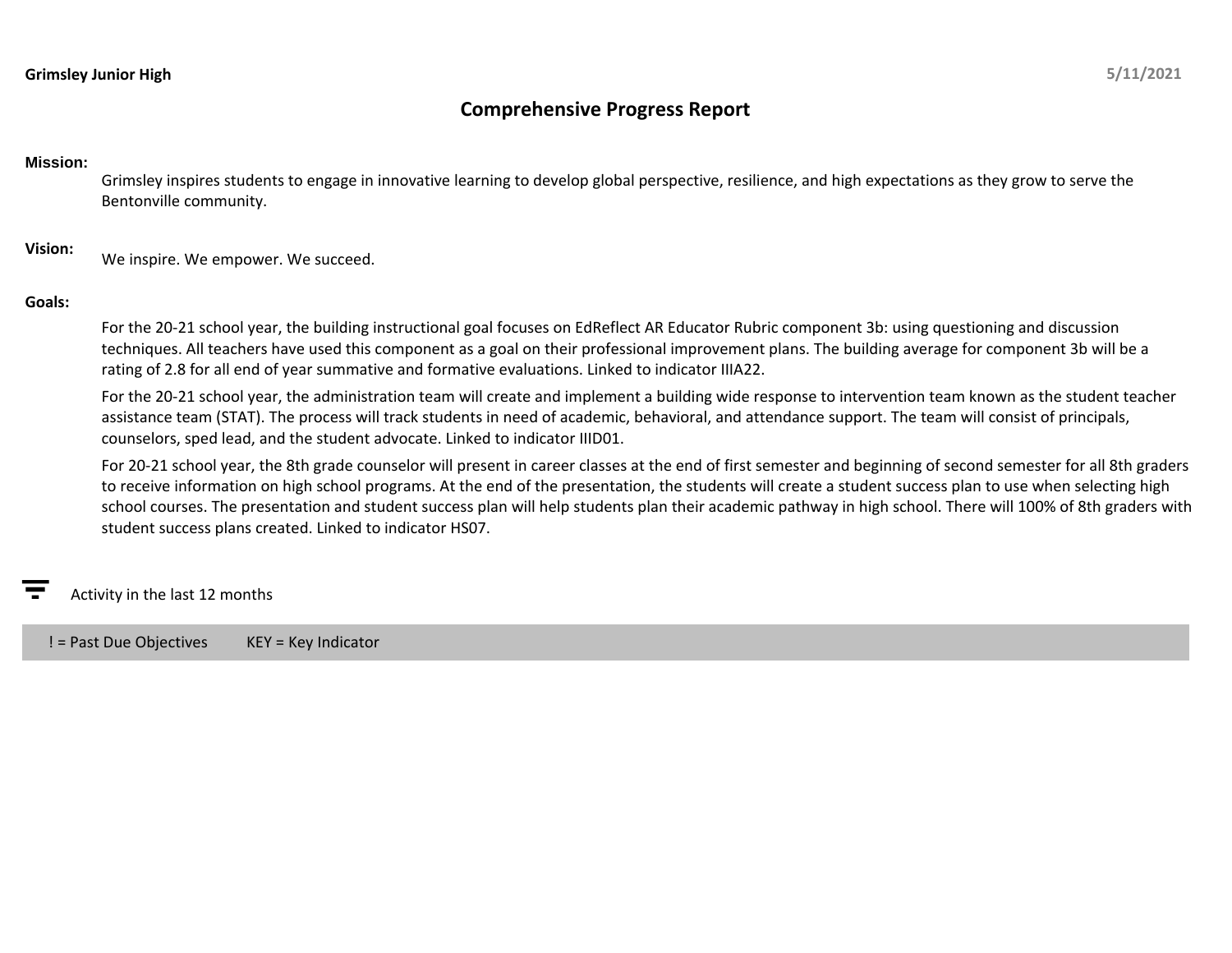| <b>Core Function:</b>                      |                            | <b>School Leadership and Decision Making</b>                                                                                                                                                                                                                                                                                                      |                                          |                        |                    |  |
|--------------------------------------------|----------------------------|---------------------------------------------------------------------------------------------------------------------------------------------------------------------------------------------------------------------------------------------------------------------------------------------------------------------------------------------------|------------------------------------------|------------------------|--------------------|--|
|                                            | <b>Effective Practice:</b> | <b>Expanded time for student learning and teacher collaboration</b>                                                                                                                                                                                                                                                                               |                                          |                        |                    |  |
|                                            | <b>IH01</b>                | The school monitors progress of the extended learning time programs<br>and other strategies related to school improvement.(3981)                                                                                                                                                                                                                  | Implementation<br><b>Status</b>          | <b>Assigned To</b>     | <b>Target Date</b> |  |
| <b>Initial Assessment:</b>                 |                            | A focus in the building master schedule is ensuring content area<br>professional learning communities have time to collaborate about<br>curriculum and assessments.                                                                                                                                                                               | <b>Limited Development</b><br>11/17/2020 |                        |                    |  |
|                                            |                            | <b>Opportunity Score: 2</b><br>Priority Score: 3                                                                                                                                                                                                                                                                                                  | Index Score: 6                           |                        |                    |  |
| <b>How it will look</b><br>when fully met: |                            | All PLC's will have time in the master schedule to meet for curriculum<br>planning and assessment preparation. The administration team will<br>review curriculum and assessments; the administration will attend PLC<br>meetings; and the administration team will collaborate with district<br>level instructional coaches to review curriculum. | <b>Objective Met</b><br>05/11/21         | <b>Skyler Brown</b>    | 04/01/2021         |  |
| <b>Actions</b>                             |                            |                                                                                                                                                                                                                                                                                                                                                   |                                          |                        |                    |  |
|                                            |                            | 11/17/20 Dr. Brown will create a master schedule that has common plan time for<br>professional learning communities.                                                                                                                                                                                                                              | Complete 08/07/2020                      | Skyler Brown           | 08/01/2020         |  |
|                                            | Notes:                     |                                                                                                                                                                                                                                                                                                                                                   |                                          |                        |                    |  |
|                                            |                            | 11/17/20 The administration team will attend professional learning community<br>meetings that occur once a week.                                                                                                                                                                                                                                  | Complete 05/11/2021                      | Administration<br>Team | 04/01/2021         |  |
|                                            | Notes:                     |                                                                                                                                                                                                                                                                                                                                                   |                                          |                        |                    |  |
|                                            |                            | 11/17/20 The administration team will participate in meetings with each district<br>level content instructional specialists to review curriculum before each<br>quarter.                                                                                                                                                                          | Complete 05/11/2021                      | Administration<br>Team | 04/01/2021         |  |
|                                            | Notes:                     |                                                                                                                                                                                                                                                                                                                                                   |                                          |                        |                    |  |
|                                            | Implementation:            |                                                                                                                                                                                                                                                                                                                                                   | 05/11/2021                               |                        |                    |  |
|                                            | <b>Evidence</b>            | 5/11/2021 There are PLC team meeting notes that show administrators<br>in meetings. Feedback from teachers is appreciation at PLC meetings.                                                                                                                                                                                                       |                                          |                        |                    |  |
|                                            | <b>Experience</b>          | 5/11/2021 - PLC's are an integral part of what we do and how we<br>increase student learning. Building administrators should make time in<br>the master schedule for PLC meetings to occur and make time in their<br>personal schedule to attend the meetings.                                                                                    |                                          |                        |                    |  |
|                                            | <b>Sustainability</b>      | 5/11/2021 We need to have an continued emphasis on PLC structures.<br>We are working on professional development for the Fall 2021 on how<br>PLC's can work with data.                                                                                                                                                                            |                                          |                        |                    |  |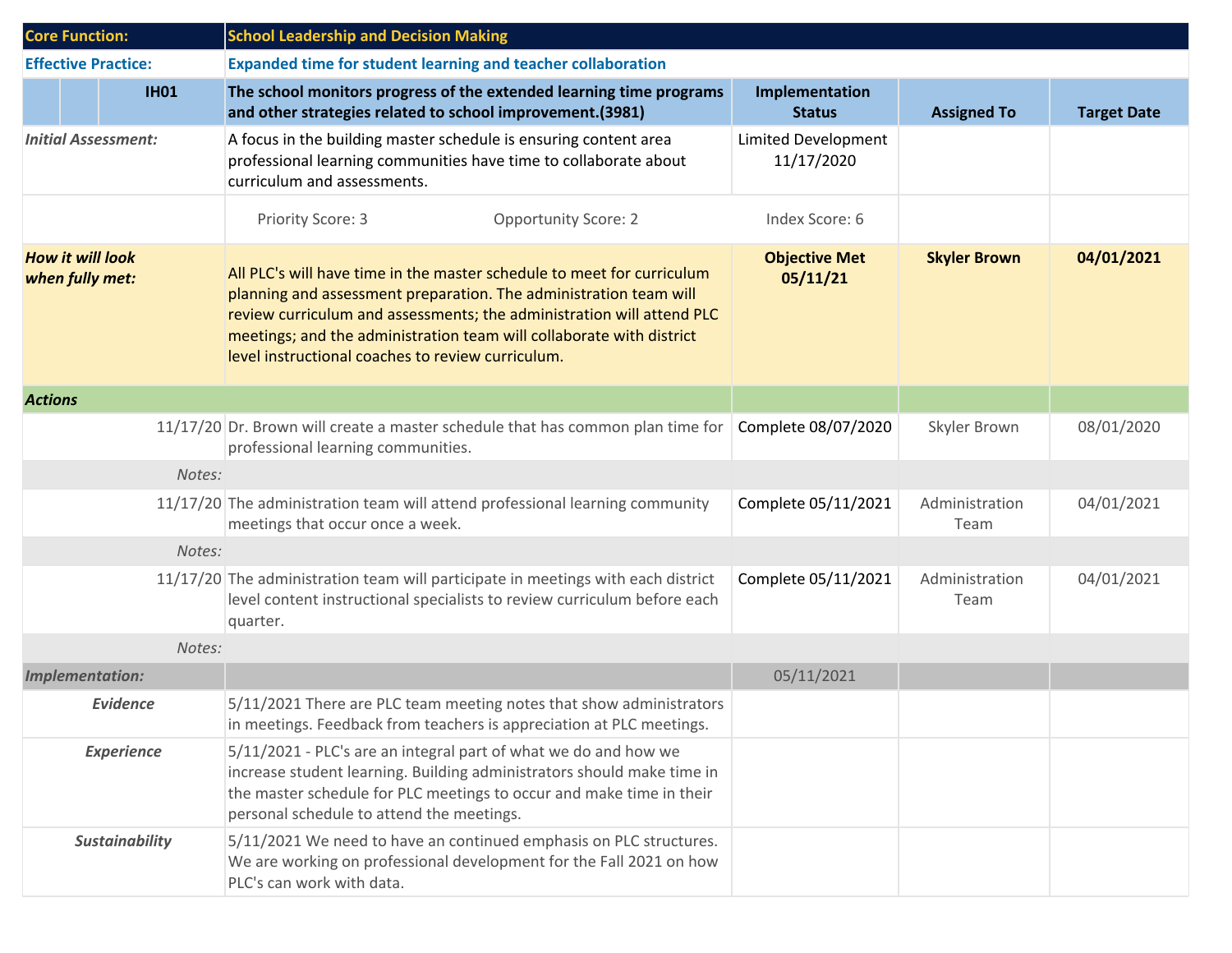| <b>Core Function:</b>                      |                 | <b>Classroom Instruction</b>                                                                                                                                                                                                                                                                                                                                                                                    |                                          |                        |                    |  |
|--------------------------------------------|-----------------|-----------------------------------------------------------------------------------------------------------------------------------------------------------------------------------------------------------------------------------------------------------------------------------------------------------------------------------------------------------------------------------------------------------------|------------------------------------------|------------------------|--------------------|--|
| <b>Effective Practice:</b>                 |                 | Expect and monitor sound instruction in a variety of modes                                                                                                                                                                                                                                                                                                                                                      |                                          |                        |                    |  |
|                                            | <b>IIIA22</b>   | All teachers use open-ended questioning and encourage elaboration.<br>(131)                                                                                                                                                                                                                                                                                                                                     | Implementation<br><b>Status</b>          | <b>Assigned To</b>     | <b>Target Date</b> |  |
| <b>Initial Assessment:</b>                 |                 | A focus for the Grimsley staff is to use rigorous questioning during<br>instruction. This directly relates to observation component 3b - using<br>questioning and discussion techniques. Every teacher has 3b as a goal<br>on their professional growth plan.                                                                                                                                                   | <b>Limited Development</b><br>11/17/2020 |                        |                    |  |
|                                            |                 | Priority Score: 3<br><b>Opportunity Score: 3</b>                                                                                                                                                                                                                                                                                                                                                                | Index Score: 9                           |                        |                    |  |
| <b>How it will look</b><br>when fully met: |                 | At the end of the school year, the administration team will review the<br>formative and summative teacher evaluation reports to determine the<br>use of effective questioning and discussion in the classroom. Also, the<br>administration will monitor teachers' use of effective questioning and<br>discussion strategies in the classroom by performing 4-6 informal<br>observations during the school year. | <b>Objective Met</b><br>05/11/21         | <b>Skyler Brown</b>    | 04/01/2021         |  |
|                                            | <b>Actions</b>  |                                                                                                                                                                                                                                                                                                                                                                                                                 |                                          |                        |                    |  |
|                                            |                 | 11/17/20 Teachers will create professional growth plans with two goals. They will<br>include one goal that says "provide rigorous questioning<br>prompts/techniques to increase student discussion and engagement."<br>This is tied to component 3b. Teachers will write a second goal of their<br>choosing.                                                                                                    | Complete 10/16/2020                      | Staff                  | 10/16/2020         |  |
|                                            | Notes:          |                                                                                                                                                                                                                                                                                                                                                                                                                 |                                          |                        |                    |  |
|                                            |                 | 11/17/20 Teachers on the formative evaluation track will receive 4 informal<br>observations during the school year. The evaluating administrator will<br>provide feedback on component 3b in EdReflect.                                                                                                                                                                                                         | Complete 05/11/2021                      | Administration<br>Team | 04/01/2021         |  |
|                                            |                 | Notes: This will be completed by all three administrators.                                                                                                                                                                                                                                                                                                                                                      |                                          |                        |                    |  |
|                                            |                 | 11/17/20 Teachers on the summative evaluation track will receive 6 informal<br>observations during the school year. The evaluating administrator will<br>provide feedback on component 3b in EdReflect.                                                                                                                                                                                                         | Complete 05/11/2021                      | Administration<br>Team | 04/01/2021         |  |
|                                            |                 | Notes: This will be completed by all three administrators.                                                                                                                                                                                                                                                                                                                                                      |                                          |                        |                    |  |
| <b>Implementation:</b>                     |                 |                                                                                                                                                                                                                                                                                                                                                                                                                 | 05/11/2021                               |                        |                    |  |
|                                            | <b>Evidence</b> | 5/11/2021 The administration team has done a great job of being in the<br>classroom and providing feedback through evaluations on the<br>questioning side of instruction. Teachers have also provided evidence<br>of their intentional focus of questioning in their summative/formative<br>powerpoints.                                                                                                        |                                          |                        |                    |  |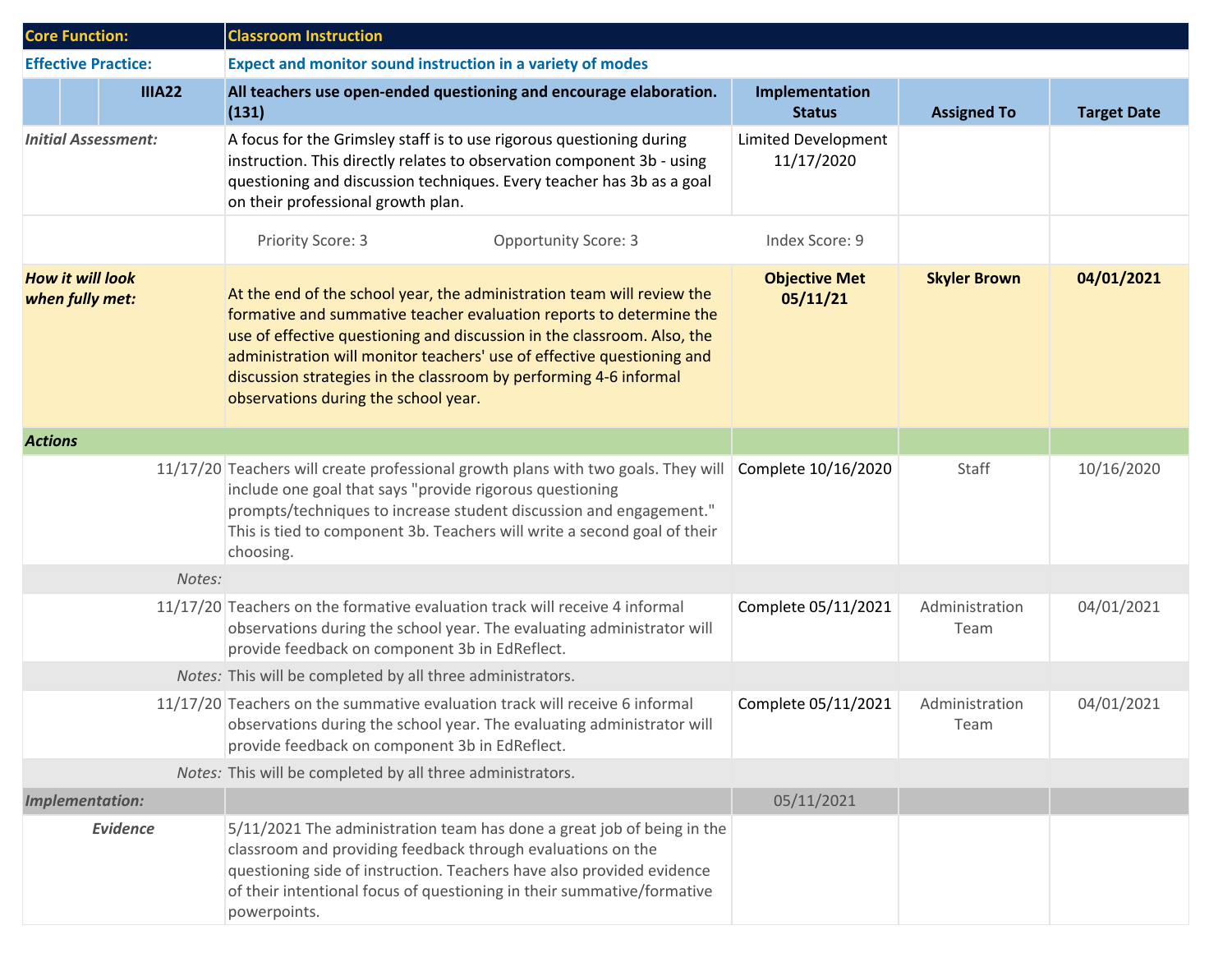| <b>Experience</b>                          |                            | 5/11/2021 Intentional and rigorous questions are important for student<br>growth in the classroom. This is a focus we will continue in the<br>following school years.                                                                                                                                                                                                                                                                                                                                                                                                                                                                                                                                                                                                |                                   |                     |                    |  |  |  |
|--------------------------------------------|----------------------------|----------------------------------------------------------------------------------------------------------------------------------------------------------------------------------------------------------------------------------------------------------------------------------------------------------------------------------------------------------------------------------------------------------------------------------------------------------------------------------------------------------------------------------------------------------------------------------------------------------------------------------------------------------------------------------------------------------------------------------------------------------------------|-----------------------------------|---------------------|--------------------|--|--|--|
| <b>Sustainability</b>                      |                            | 5/11/2021 We will have professional development in the Fall 2021 that<br>focuses on questioning in the classroom.                                                                                                                                                                                                                                                                                                                                                                                                                                                                                                                                                                                                                                                    |                                   |                     |                    |  |  |  |
|                                            | <b>Core Function:</b>      | <b>Classroom Instruction</b>                                                                                                                                                                                                                                                                                                                                                                                                                                                                                                                                                                                                                                                                                                                                         |                                   |                     |                    |  |  |  |
|                                            | <b>Effective Practice:</b> | Provide a tiered system of instructional and behavioral supports and interventions                                                                                                                                                                                                                                                                                                                                                                                                                                                                                                                                                                                                                                                                                   |                                   |                     |                    |  |  |  |
|                                            | <b>IIID01</b>              | The school implements a reliable and valid system-wide screening<br>process for academics and behavior that includes the assessment of<br>all students multiple times per year and establishes decision rules to<br>determine those students in need of targeted intervention.(5193)                                                                                                                                                                                                                                                                                                                                                                                                                                                                                 | Implementation<br><b>Status</b>   | <b>Assigned To</b>  | <b>Target Date</b> |  |  |  |
| <b>Initial Assessment:</b>                 |                            | The administration is working to create a building wide response to<br>intervention team called student teacher assistance team (STAT). This<br>team tracks students in the areas of behavior, academic, and<br>attendance. The STAT is made up of the admin team, counselors,<br>student advocate, and teachers as needed.                                                                                                                                                                                                                                                                                                                                                                                                                                          | Limited Development<br>11/16/2020 |                     |                    |  |  |  |
| <b>How it will look</b><br>when fully met: |                            | The STAT team will have a process of teachers to submit student names<br>that are identified as the most at-risk of failing in the areas of academic,<br>attendance, and behavior. This team will help teachers and staff<br>problem solve on how to address student concerns. The team will look<br>at assessment data, attendance and discipline records, and teacher<br>feedback for students presented to the group. The team will also<br>coordinate with the special education department to monitor students<br>going through the special education testing process. After reviewing all<br>data on a student and speaking teachers, the team will offer support to<br>the student, parents, and staff on how to help the student be successful<br>at school. |                                   | <b>Skyler Brown</b> | 04/01/2021         |  |  |  |
| <b>Actions</b>                             |                            |                                                                                                                                                                                                                                                                                                                                                                                                                                                                                                                                                                                                                                                                                                                                                                      | 0 of 2 (0%)                       |                     |                    |  |  |  |
|                                            |                            | 11/17/20 The STAT team will create a documentation process to monitor<br>students in the areas of academic, behavior, and attendance. This<br>documentation will be updated monthly by members of the team<br>during the meeting.                                                                                                                                                                                                                                                                                                                                                                                                                                                                                                                                    |                                   | <b>STAT Team</b>    | 04/01/2021         |  |  |  |
|                                            | Notes:                     |                                                                                                                                                                                                                                                                                                                                                                                                                                                                                                                                                                                                                                                                                                                                                                      |                                   |                     |                    |  |  |  |
|                                            |                            | 11/17/20 The STAT team will review student assessment data such as ACT Aspire<br>(end of the year), Acadiance and Maize Testing (3x's a year), and MAP<br>Assessment (3x's a year).                                                                                                                                                                                                                                                                                                                                                                                                                                                                                                                                                                                  |                                   | <b>STAT Team</b>    | 04/01/2021         |  |  |  |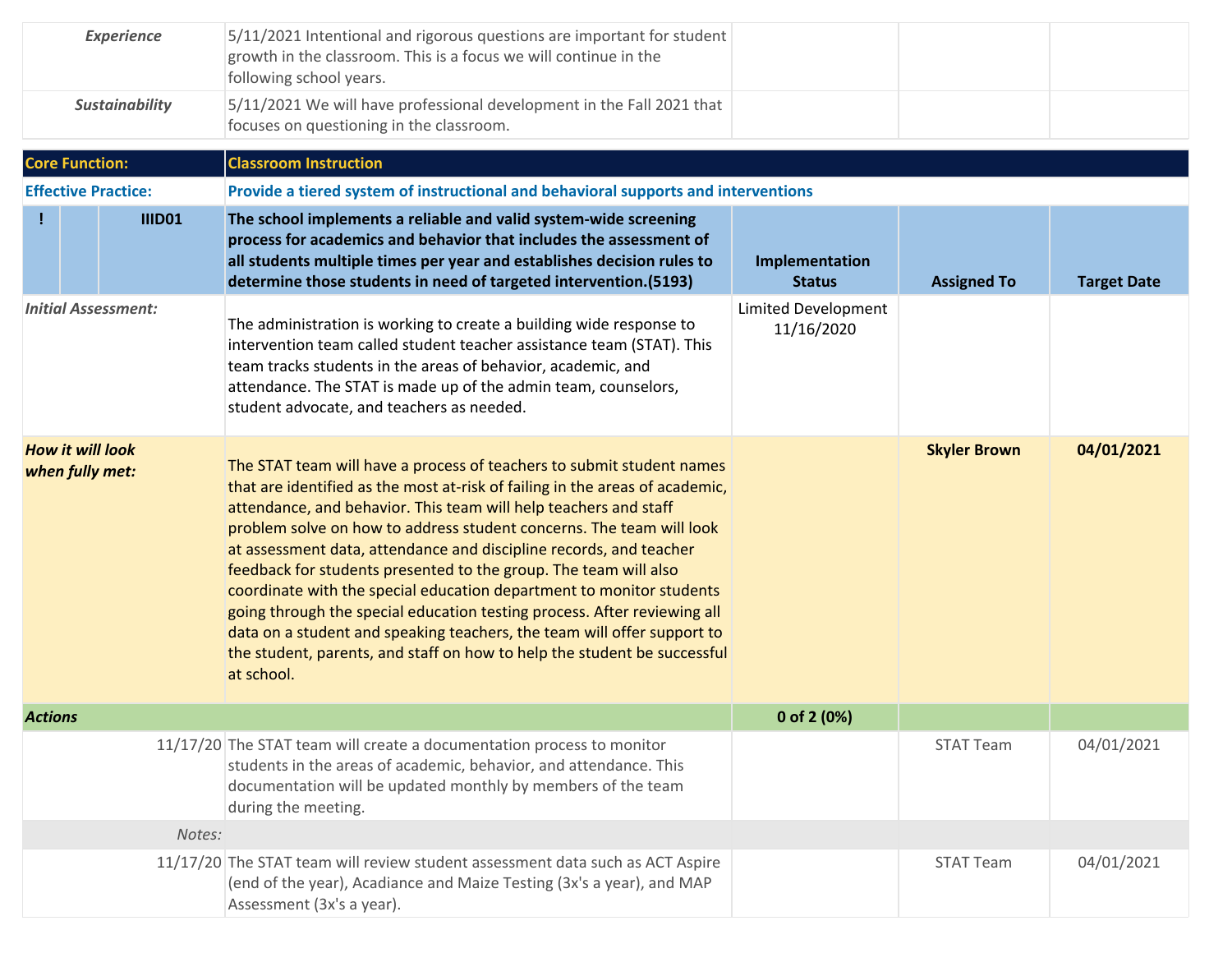| Notes: |  |  |
|--------|--|--|
|        |  |  |

| <b>Core Function:</b>                      |             | <b>Family Engagement in a School Community</b>                                                                                                                                                                                                                                                                                                                                                                                                                                                                            |                                   |                     |                    |
|--------------------------------------------|-------------|---------------------------------------------------------------------------------------------------------------------------------------------------------------------------------------------------------------------------------------------------------------------------------------------------------------------------------------------------------------------------------------------------------------------------------------------------------------------------------------------------------------------------|-----------------------------------|---------------------|--------------------|
| <b>Effective Practice:</b>                 |             | Provide two-way, school-home communication linked to learning                                                                                                                                                                                                                                                                                                                                                                                                                                                             |                                   |                     |                    |
|                                            | <b>FE06</b> | The school regularly communicates with parents (families) about its<br>expectations of them and the importance of the curriculum of the<br>home (what parents can do at home to support their children's<br><b>learning</b> ). (5500)                                                                                                                                                                                                                                                                                     | Implementation<br><b>Status</b>   | <b>Assigned To</b>  | <b>Target Date</b> |
| <b>Initial Assessment:</b>                 |             | The administration team and staff communicate with parents about the<br>academic standards students need to meet to be successful in the 7th<br>and 8th grade. Furthermore, Mrs. Rieff created a Family and Parent<br>Engagement Plan the encourages parents and families to be involved in<br>their student's education. The plan provides opportunities and<br>resources to be involved through the PTO, parent-teacher conferences,<br>and student success planning nights that take place in the spring.              | Limited Development<br>11/17/2020 |                     |                    |
|                                            |             | Priority Score: 2<br><b>Opportunity Score: 3</b>                                                                                                                                                                                                                                                                                                                                                                                                                                                                          | Index Score: 6                    |                     |                    |
| <b>How it will look</b><br>when fully met: |             | The goal is for parents to be well informed on how to assist their<br>student in academic success planning. At full implementation, the<br>admin team would like to see plenty of parent involvement in the<br>school's parent teacher organization. Also, we want parents to be<br>active participants in their student's course selection process each<br>spring. We feel it is imperative for parents to play a big role in the<br>course selection process as students transition from 8th grade to<br>freshman year. | <b>Objective Met</b><br>05/11/21  | <b>Skyler Brown</b> | 04/01/2021         |
| <b>Actions</b>                             |             |                                                                                                                                                                                                                                                                                                                                                                                                                                                                                                                           |                                   |                     |                    |
|                                            |             | 11/17/20 A Grimsley Parent and Family Engagement Plan will be created for the<br>20-21 school year.                                                                                                                                                                                                                                                                                                                                                                                                                       | Complete 10/01/2020               | Michelle Rieff      | 08/01/2020         |
|                                            | Notes:      |                                                                                                                                                                                                                                                                                                                                                                                                                                                                                                                           |                                   |                     |                    |
|                                            |             | 11/17/20 The grade level counselors will conduct course selection presentations<br>for incoming 7th and 8th graders. The incoming 7th grade meeting will<br>take place at the middle schools in the district. The incoming 8th grade<br>meeting will take place in content classrooms at Grimsley.                                                                                                                                                                                                                        | Complete 05/11/2021               | Counselors          | 03/30/2021         |
|                                            | Notes:      |                                                                                                                                                                                                                                                                                                                                                                                                                                                                                                                           |                                   |                     |                    |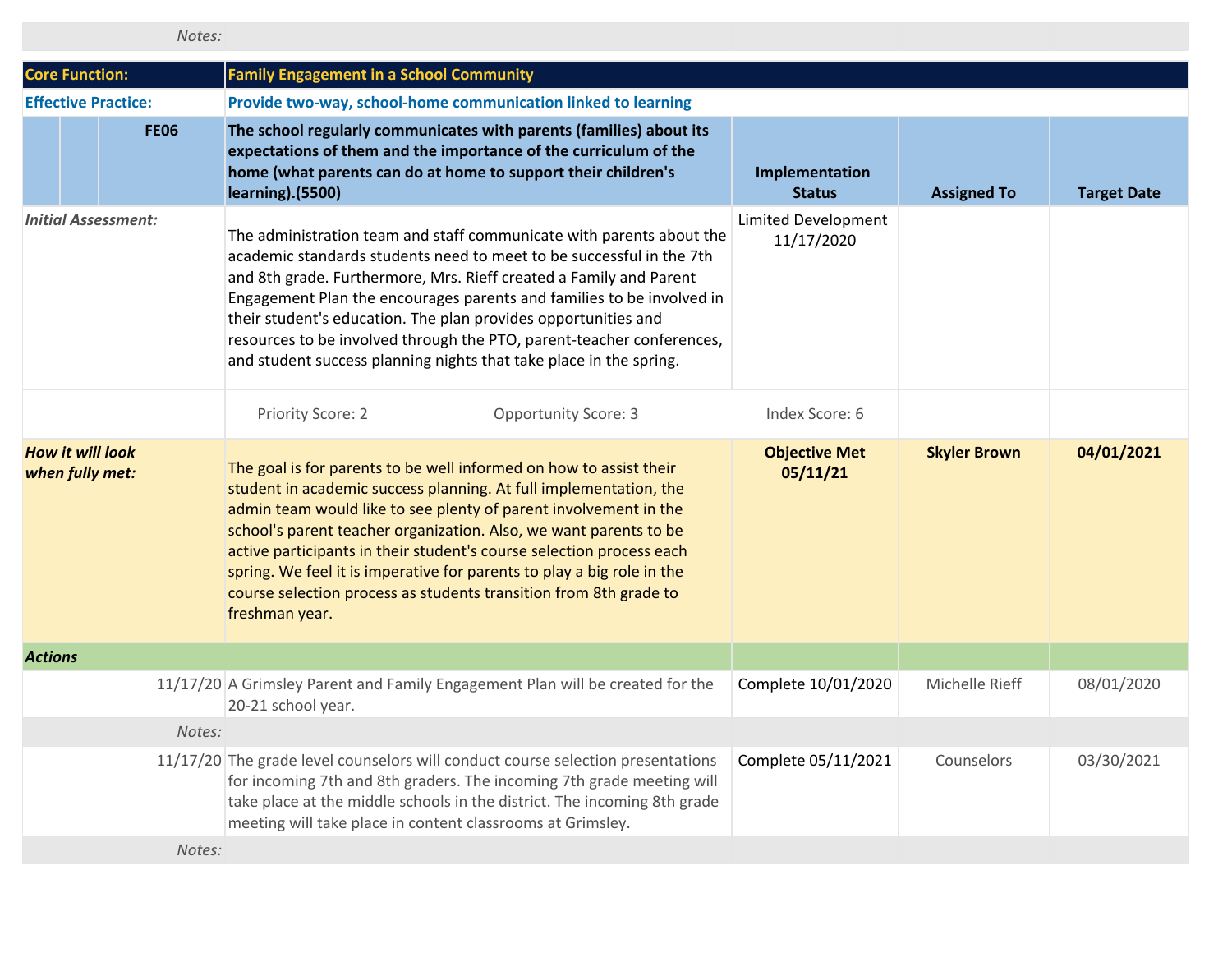|                       | 11/17/20 Grimsley will host student success planning nights at Grimsley for<br>incoming 7th and 8th graders. These meetings will include information<br>about the building and an opportunity for students to select their<br>courses for next year.                                  | Complete 05/11/2021 | Counselors | 04/30/2021 |
|-----------------------|---------------------------------------------------------------------------------------------------------------------------------------------------------------------------------------------------------------------------------------------------------------------------------------|---------------------|------------|------------|
| Notes:                |                                                                                                                                                                                                                                                                                       |                     |            |            |
| Implementation:       |                                                                                                                                                                                                                                                                                       | 05/11/2021          |            |            |
| <b>Evidence</b>       | 5/11/2021 We have documentation of the SSP meetings with families.<br>Also, we have documentation of student selections for next year.                                                                                                                                                |                     |            |            |
| <b>Experience</b>     | 5/11/2021 Our counselors did a great job with virtual meeting for<br>student success planning timeslots. It is a great way for counselors to<br>get to know their students for next year, and a great way for families to<br>get to know the counselor and all the courses available. |                     |            |            |
| <b>Sustainability</b> | 5/11/2021 We will continue to place an emphasis on student success<br>planning nights. It is important students are prepared for the next year<br>and have voice in their schedule.                                                                                                   |                     |            |            |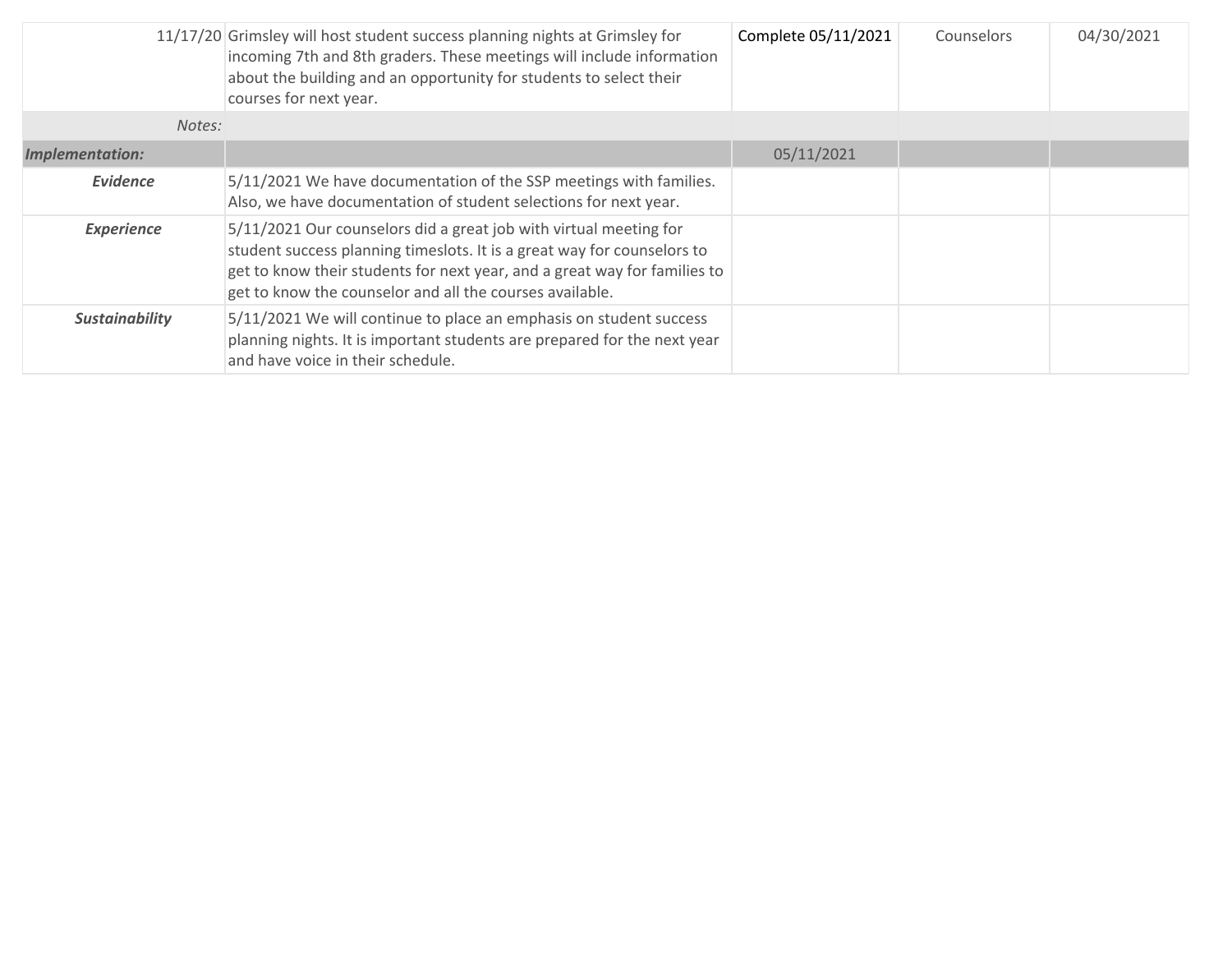| <b>Core Function:</b>                      |                            |             | <b>High School: Opportunity to Learn</b>                                                                                                                                                                                                                                                                                                                                                                                                                                                                                                                                                                                                                                                                                                                                                                                                                                                                                                    |                                          |                       |                    |  |  |
|--------------------------------------------|----------------------------|-------------|---------------------------------------------------------------------------------------------------------------------------------------------------------------------------------------------------------------------------------------------------------------------------------------------------------------------------------------------------------------------------------------------------------------------------------------------------------------------------------------------------------------------------------------------------------------------------------------------------------------------------------------------------------------------------------------------------------------------------------------------------------------------------------------------------------------------------------------------------------------------------------------------------------------------------------------------|------------------------------------------|-----------------------|--------------------|--|--|
|                                            | <b>Effective Practice:</b> |             | Prepare students for post-secondary options                                                                                                                                                                                                                                                                                                                                                                                                                                                                                                                                                                                                                                                                                                                                                                                                                                                                                                 |                                          |                       |                    |  |  |
|                                            |                            | <b>HS07</b> | The school provides all students with opportunities to enroll in and<br>master rigorous coursework for college and career readiness.(5517)                                                                                                                                                                                                                                                                                                                                                                                                                                                                                                                                                                                                                                                                                                                                                                                                  | Implementation<br><b>Status</b>          | <b>Assigned To</b>    | <b>Target Date</b> |  |  |
| <b>Initial Assessment:</b>                 |                            |             | The 8th grade counselor will be visiting the careers classes to instruct<br>students on the opportunities available about the high school level. The<br>pathways at the high school directly link to college and career ready<br>courses. During this presentation, students will create a student success<br>plan that details the coursework the student will take in high school.<br>These efforts will help prepare 8th grade students for course selection<br>in the spring.                                                                                                                                                                                                                                                                                                                                                                                                                                                           | <b>Limited Development</b><br>11/17/2020 |                       |                    |  |  |
|                                            |                            |             | Priority Score: 3<br><b>Opportunity Score: 3</b>                                                                                                                                                                                                                                                                                                                                                                                                                                                                                                                                                                                                                                                                                                                                                                                                                                                                                            | Index Score: 9                           |                       |                    |  |  |
| <b>How it will look</b><br>when fully met: |                            |             | The 8th grade students will have a student success plan created. The<br>first semester careers classes will have their presentation with Mrs.<br>Rieff at the end November/beginning of December. The second<br>semester careers classes will have their presentation with Mrs. Rieff at<br>the beginning of January. These presentations will help students select<br>a pathway of study in high school. When a student selects a pathway,<br>the student will have a list of courses needed in high school to<br>complete that particular pathway. The success plan will walk students<br>through the graduation requirements and courses needed every year.<br>The created success plans will be used in February/March to select high<br>school courses freshman year. Also, the the created success plans will<br>be sent to the high school so the student and high school staff can use<br>the plans as a resource for future years. | <b>Objective Met</b><br>03/29/21         | <b>Michelle Rieff</b> | 02/01/2021         |  |  |
| <b>Actions</b>                             |                            |             |                                                                                                                                                                                                                                                                                                                                                                                                                                                                                                                                                                                                                                                                                                                                                                                                                                                                                                                                             |                                          |                       |                    |  |  |
|                                            |                            |             | 11/17/20 Mrs. Rieff will conduct two presentations in careers classes. One will be<br>held at the end of November/beginning of December for the first<br>semester courses. The second presentation will be held in January for<br>second semester courses.                                                                                                                                                                                                                                                                                                                                                                                                                                                                                                                                                                                                                                                                                  | Complete 03/01/2021                      | Michelle Rieff        | 01/30/2021         |  |  |
|                                            |                            | Notes:      |                                                                                                                                                                                                                                                                                                                                                                                                                                                                                                                                                                                                                                                                                                                                                                                                                                                                                                                                             |                                          |                       |                    |  |  |
|                                            |                            |             | 11/17/20 Students will create a student success plan mapping out the courses<br>they wish to take in high school based on their chosen career pathway.                                                                                                                                                                                                                                                                                                                                                                                                                                                                                                                                                                                                                                                                                                                                                                                      | Complete 03/01/2021                      | Michelle Rieff        | 03/01/2021         |  |  |
|                                            |                            |             | Notes: The student success plans will be given to the high school for<br>documentation purposes.                                                                                                                                                                                                                                                                                                                                                                                                                                                                                                                                                                                                                                                                                                                                                                                                                                            |                                          |                       |                    |  |  |
|                                            | <b>Implementation:</b>     |             |                                                                                                                                                                                                                                                                                                                                                                                                                                                                                                                                                                                                                                                                                                                                                                                                                                                                                                                                             | 03/29/2021                               |                       |                    |  |  |